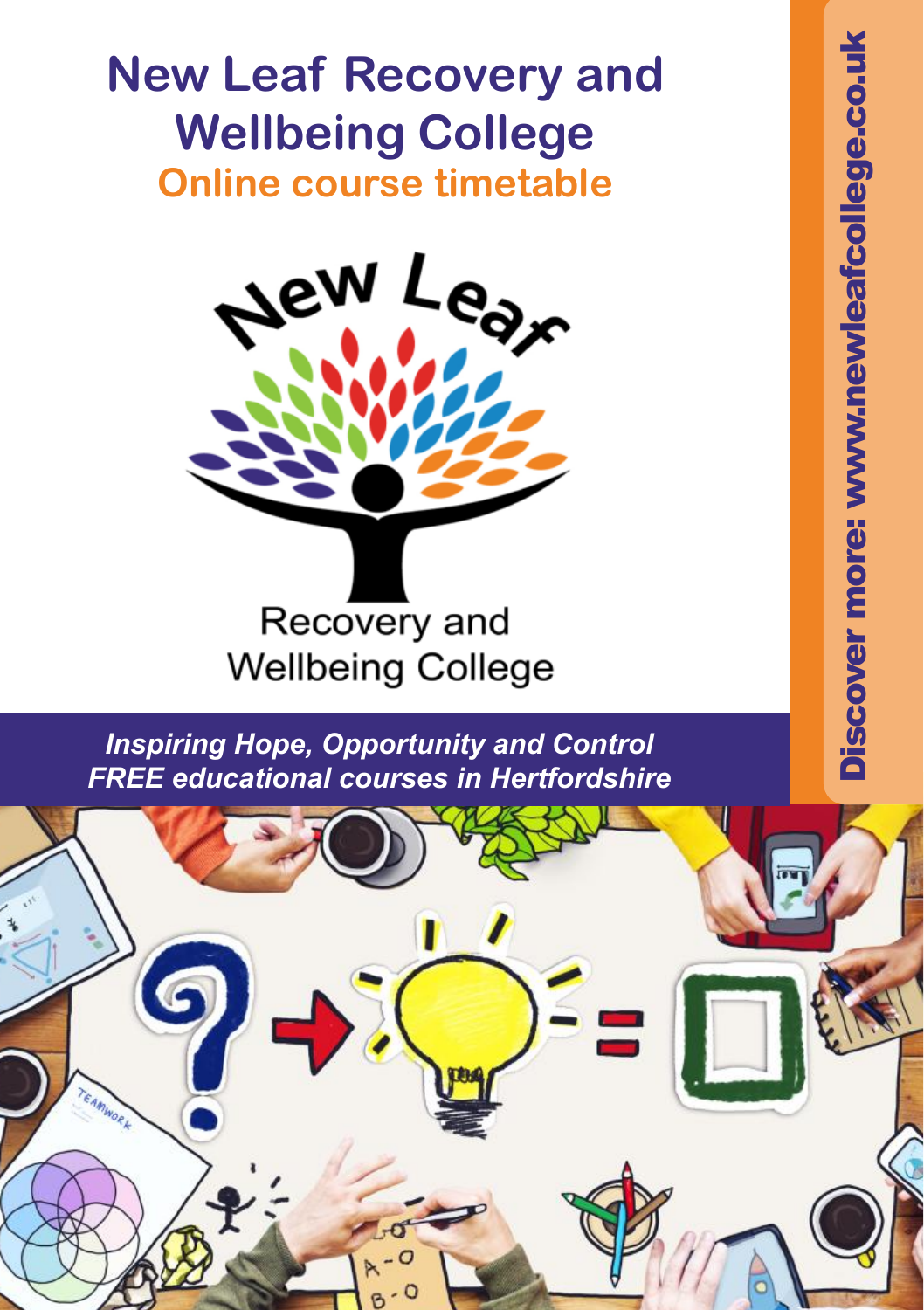| 3  | Welcome                                                                                                             |  |  |
|----|---------------------------------------------------------------------------------------------------------------------|--|--|
| 4  | <b>Who are we</b><br><b>Our Values</b><br><b>Testimonials</b><br><b>College ethos</b><br><b>About co-production</b> |  |  |
| 6  | How to enrol / why join                                                                                             |  |  |
| 8  | <b>Inspiring student stories</b>                                                                                    |  |  |
| 9  | <b>Booking our new courses</b>                                                                                      |  |  |
| 10 | <b>Code of conduct</b>                                                                                              |  |  |
| 11 | <b>Our courses</b>                                                                                                  |  |  |
| 18 | <b>Course dates and times</b>                                                                                       |  |  |
| 22 | <b>Peer involvement</b><br>opportunities                                                                            |  |  |
| 24 | <b>Contact and</b><br>social media details                                                                          |  |  |

# **Contents** Table of **Contents**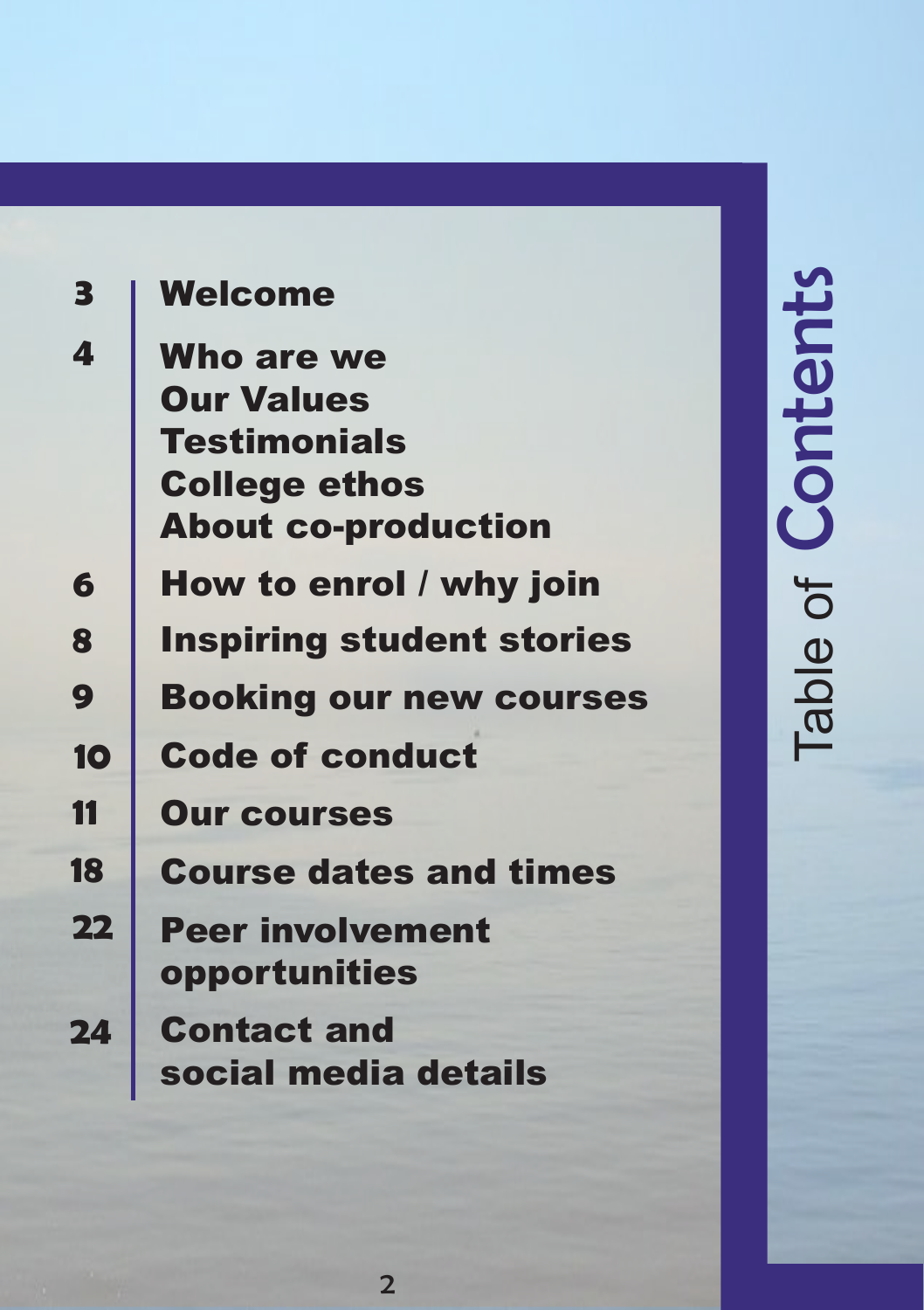## Welcome

**Welcome to New Leaf Recovery and Wellbeing College.**

We understand sometimes life can be hard. Here at the New Leaf Recovery and Wellbeing College we can help you on to the road of recovery. This means leading a happy and fulfilling life despite life's challenges.

We offer a range of FREE short educational courses that can help you better manage your wellbeing. The College is available to anyone over the age of 18 living in Hertfordshire.

> Enrol today to take that first step at **www.newleafcollege.co.uk.**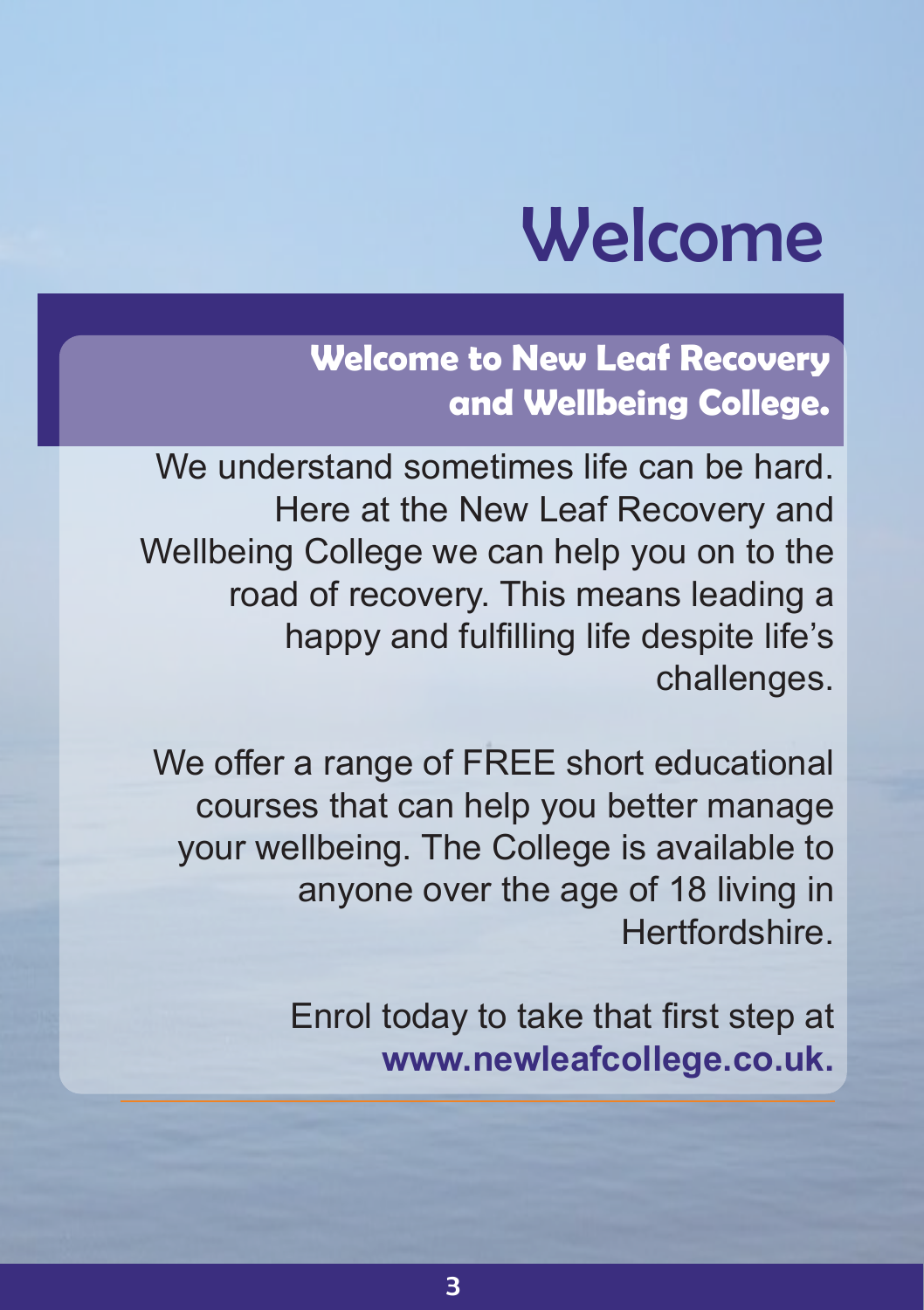## Who are we?

New Leaf Recovery and Wellbeing College offers a range of free educational courses that give people the practical skills and theoretical knowledge to better manage their own wellbeing; whilst giving them the opportunity to reflect upon their own situation and consider their own wellbeing and lifestyle. Short courses are taught in a friendly and relaxed environment.

#### Our values

**Hope-** inspiring hope for the future despite life's challenges

**Opportunity-** hearing the experiences of others to help you learn

**Control-** providing you with the knowledge and skills to make the changes that are right for you

#### College ethos

Our key principle is that recovery is based around self-management. With this in mind all of our courses are strengths-based and person-centred, which encourages individuals to identify their personal goals and to develop self-management skills.

Read more about recovery online!



'A prescription for happiness.' m for habl brescripti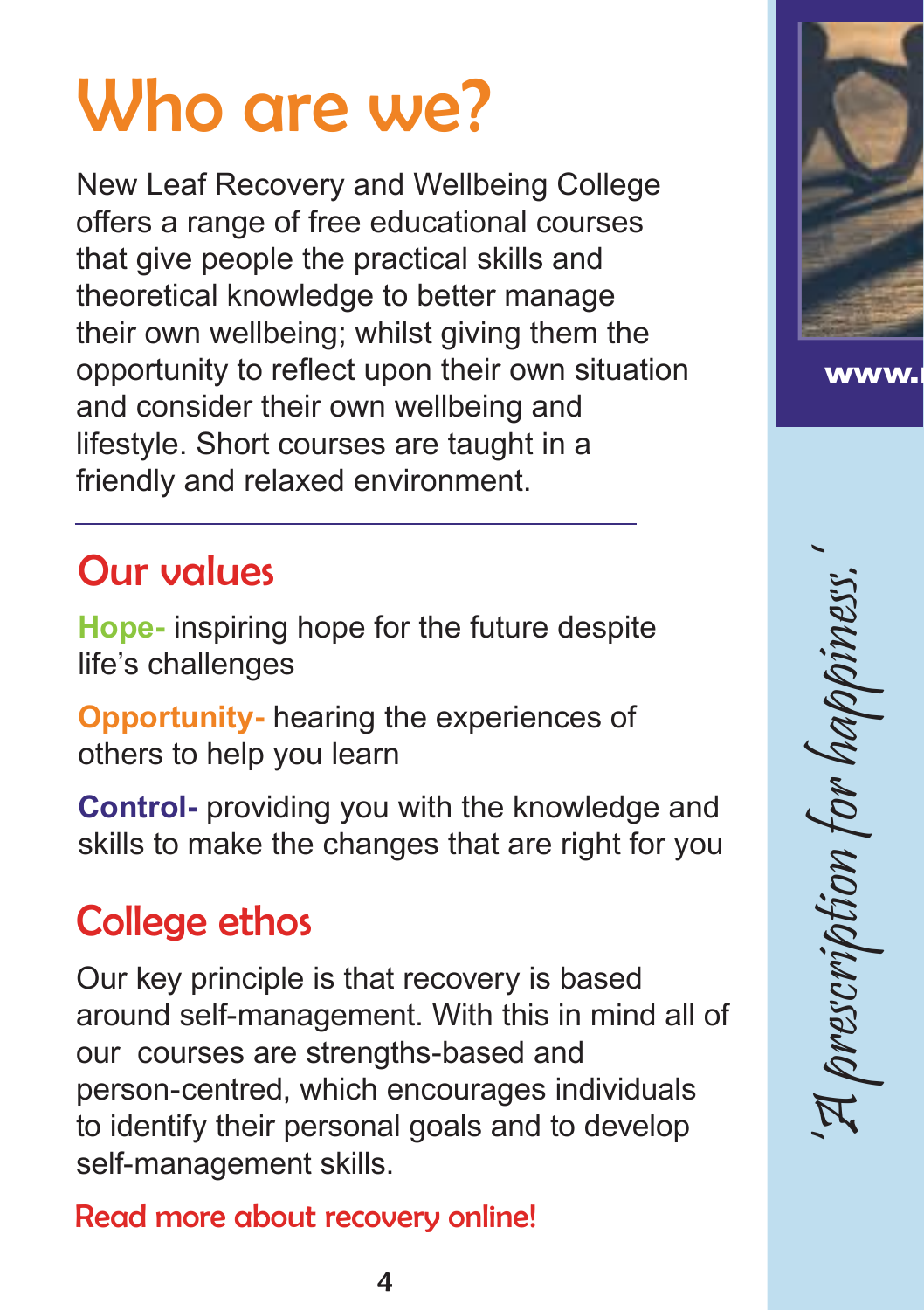

newleafcollege.co.uk/blog

'Providing an opportunity to reflect and learn from others'

New Leaf Wellbeing College **Students** 

'I highly recommend all of these courses and have found them so helpful during my recovery.'

#### Co-production

We believe people are experts in their own recovery and wellbeing. All of our courses are co-produced and co-delivered. This means people with lived experience and professionals are equal partners. By co-producing our courses our aim is to produce relevant and beneficial content to help people better manage their recovery and wellbeing.

Read more online or visit p26 to see how you can get involved with co-producing our courses.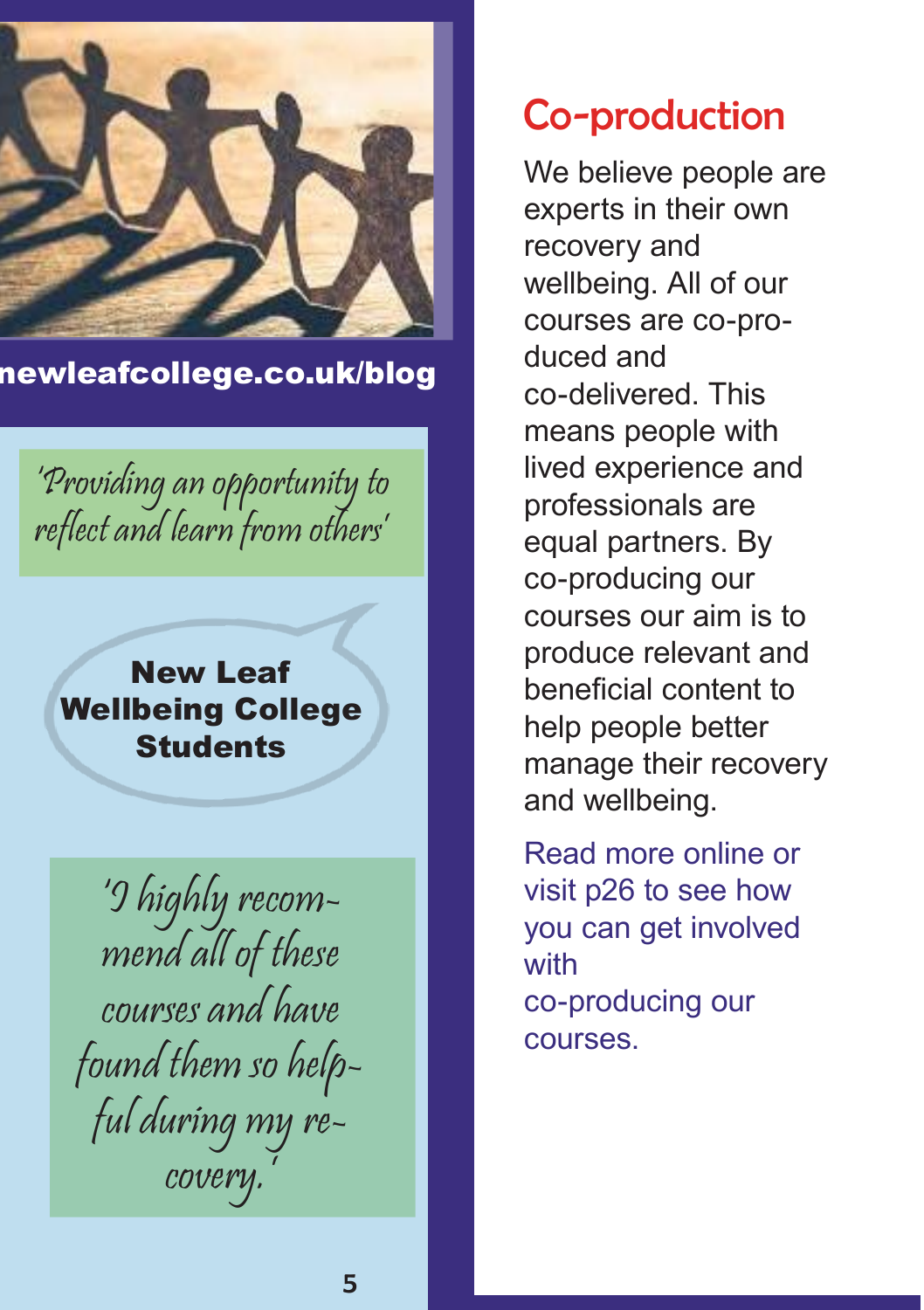## How to enrol

#### Before you can book onto our courses, you will need to enrol in the College.

The quickest and easiest way to enrol is via our website (**www.newleafcollege.co.uk).** If you prefer, you can talk to a member of the College team at **01442 864966.** All the information collected will remain confidential.

By enrolling, you will be taking the first steps towards your recovery! Find out more about recovery via our website, and you can read what others have gained from joining our courses in our why join section.

#### Know someone who needs support to enrol?

The College encourages people to enrol online when possible, as it is part of our College ethos that people are expert in their own wellbeing and recovery. However, we do appreciate that trying something new can be stressful, and some people may require a little support and encouragement to access our courses.

If you know a potential student for the College who would benefit from an educational approach to managing their wellbeing, you can make an expression of interest on their behalf, with their consent.

Please contact us with the potential students' information at **newleaf@nhs.net** and we will get in touch with them directly to discuss the College and their possible learning experiences.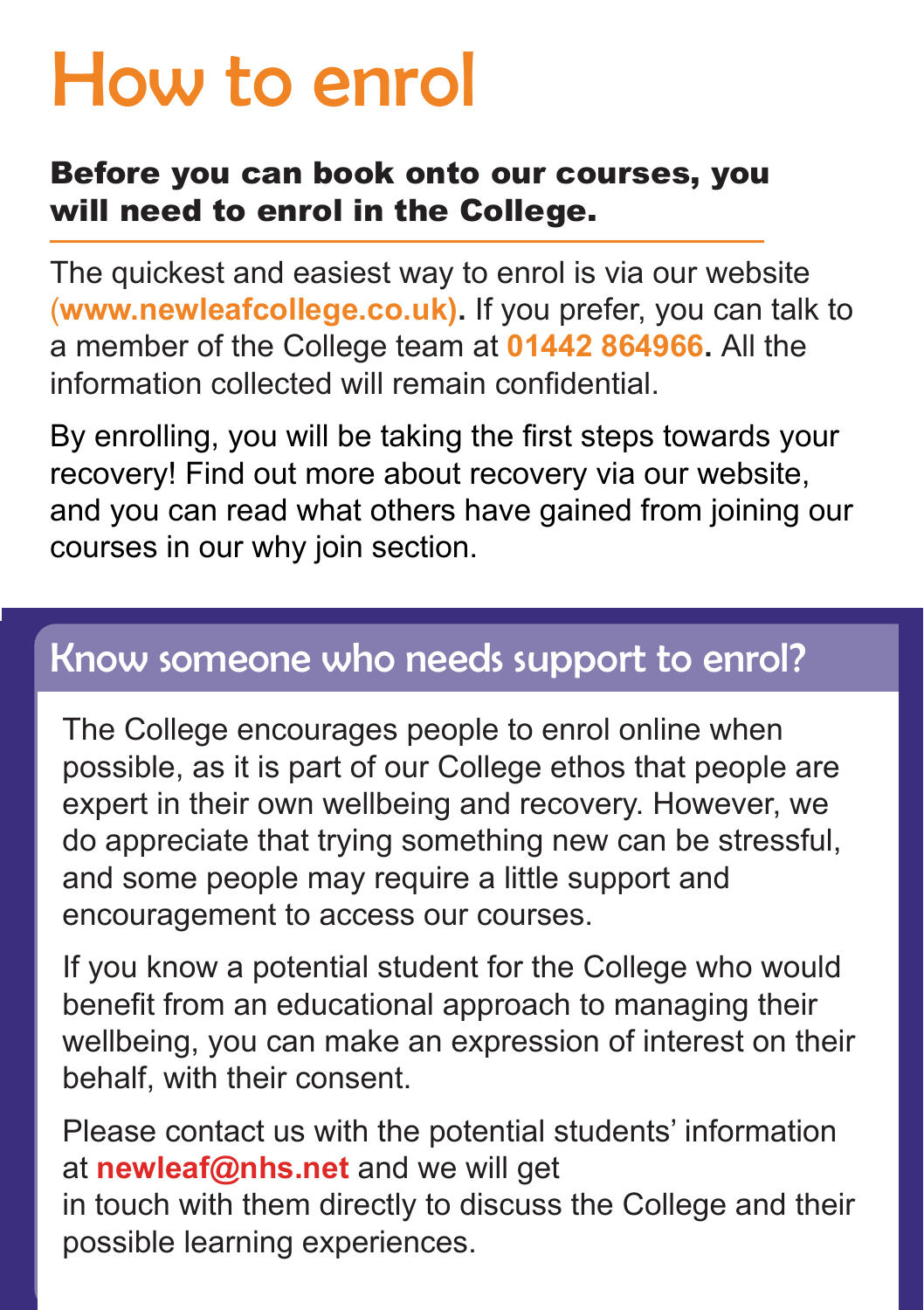## Student Success

Some of our student's have reported benefiting from our courses by:

- Feeling better about things they cannot change
- Feeling empowered to change their situation
- Learning how to feel more in control
- Overcoming fears and anxieties
- Learning life skills to cope with pressure
- Identifying and eliminating stressors in their life
- Lifting their depression
- Having the time to reflect
- Feeling accomplished
- Becoming more creative
- Learning how to improve relationships with others
- Feeling less isolated and gaining new friends
- Improving self-awareness and mindfulness
- Starting new or rediscovering favourite hobbies
- Building opportunities within their existing situation
- Getting involved with the College (p22)

7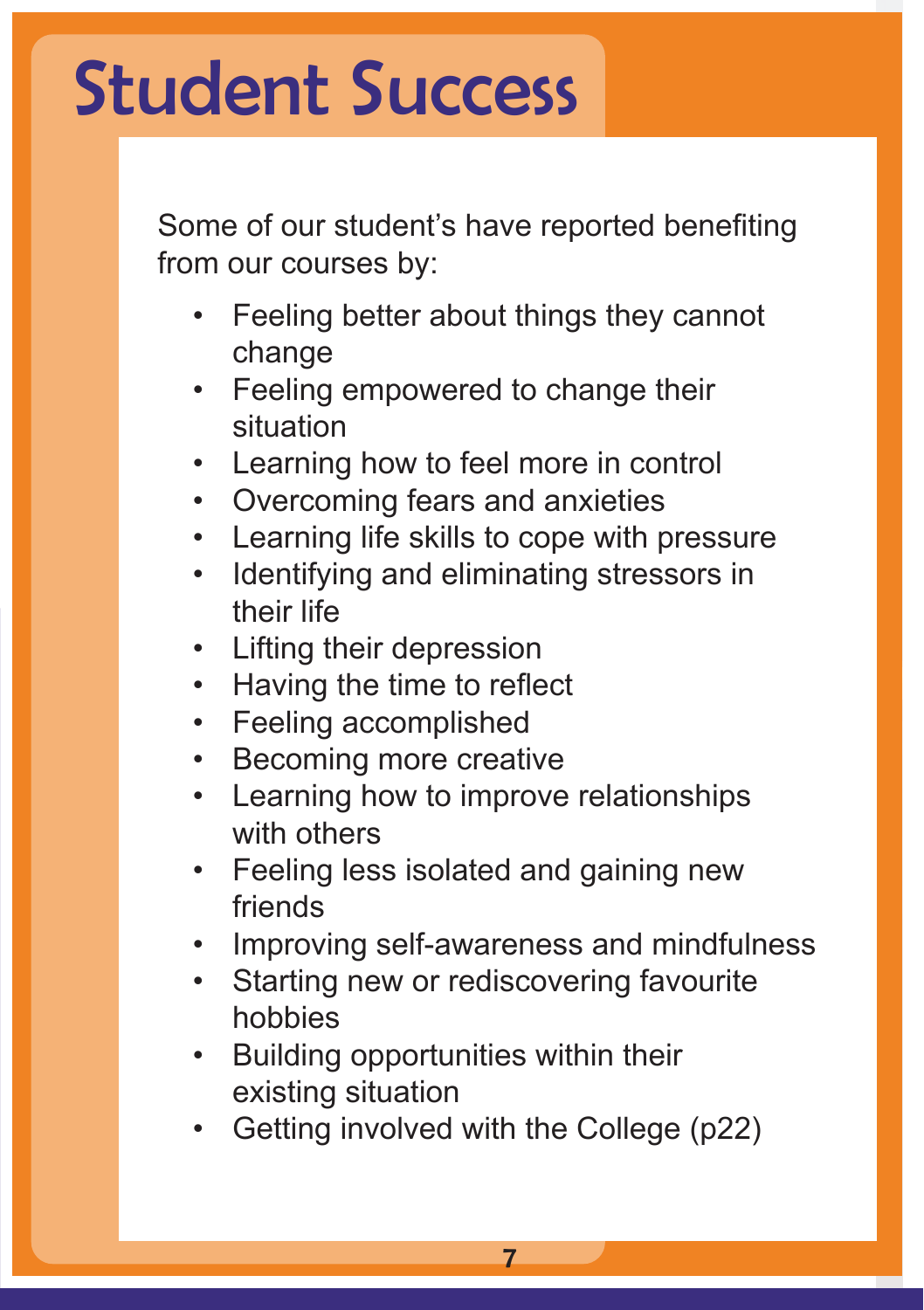#### Student success story

"The courses at the college helped me regain control over my life and have enabled me to change my own outlook and situation. Since joining the college, I've rediscovered my identity, improved my sleep, I've taken on new opportunities and personal challenges, explored boundaries, overcome relationship barriers and regained my sense of purpose.

Meeting others on the course reduced the isolation I was feeling. I'm grateful for the caring tutors as well as the peers and friends I have made on the courses, who have become an incredible support network outside of the College too.

 **- Louisa, Student and volunteer**

**Read more successful recovery stories via our blog:** www.newleafcollege.co.uk/blog

## New venue: Online (Zoom)

For the safety of everyone, all our courses will be online only versions for the summer term. Our normal tutors will be delivering these courses via Zoom. Find more information about Zoom on www.zoom.us.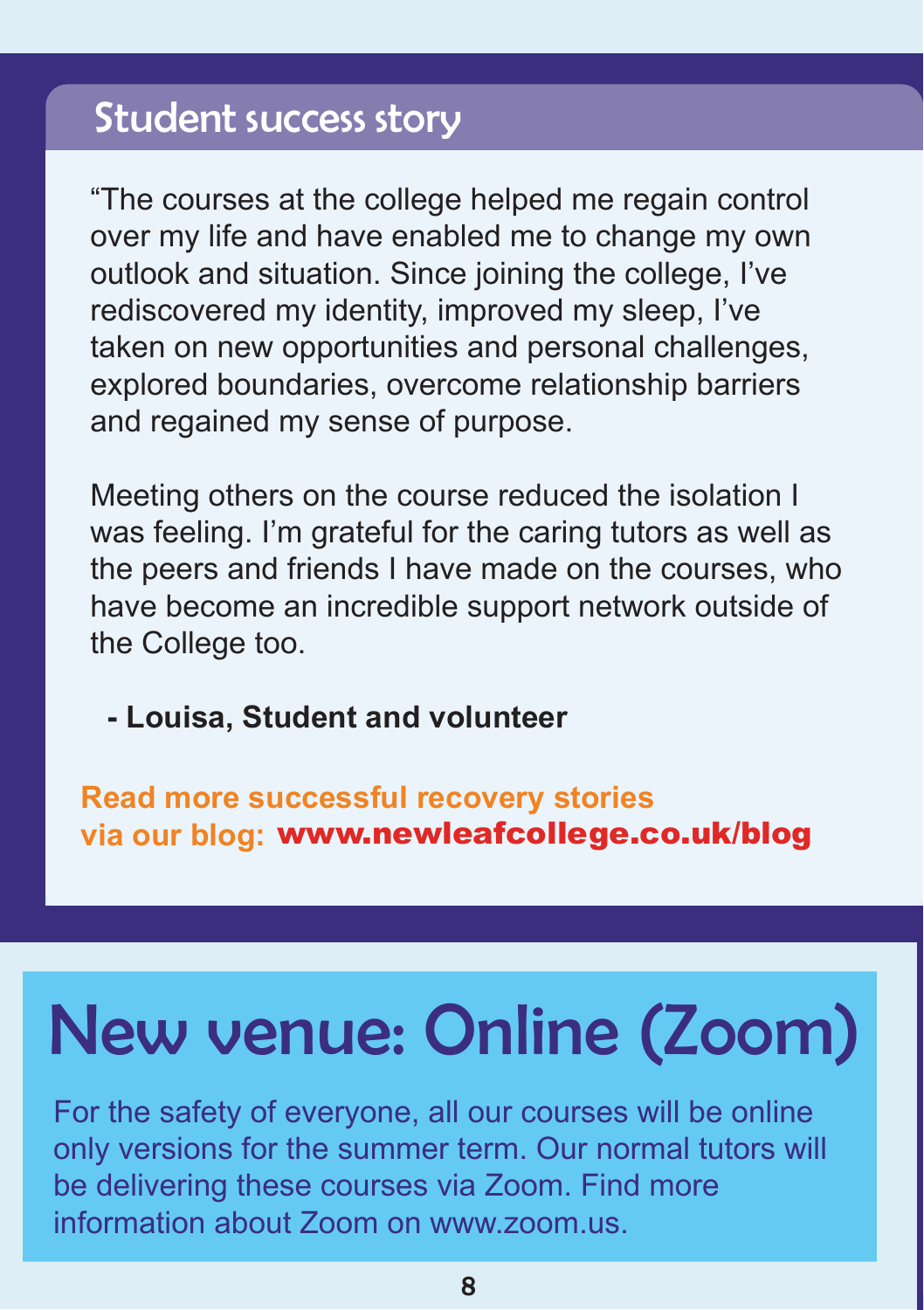## Booking online courses

Please proceed to book your place in the usual way by going to **wwww.newleafcollege.co.uk/courses/ course-booking.** You will be sent a confirmation email, as normal, followed by a second email with a link to the Zoom classroom, nearer the time of the course.

We encourage students to save the link and access the Zoom classroom 10 minutes before the session starts to ensure Zoom is working.

#### **As these are online only courses, please prepare by:**

- Using a notepad/paper and a pen during the session
- Using a PC, tablet or any mobile device to access zoom via the link in the email. If you are using a tablet or phone, you may need to download the zoom app.
- Reading our Zoom guide for more information about how to make the most out of the session and for technical support - located on the home page.

It is important that all our students complete the course evaluation, and a link will be sent. The tutors will explain how to complete them during the session.

**The safety of our students and staff is our top priority. Therefore places will be limited and all students will be required to pre-book in advance. Students who have not booked their place will not be able to access the zoom classroom.**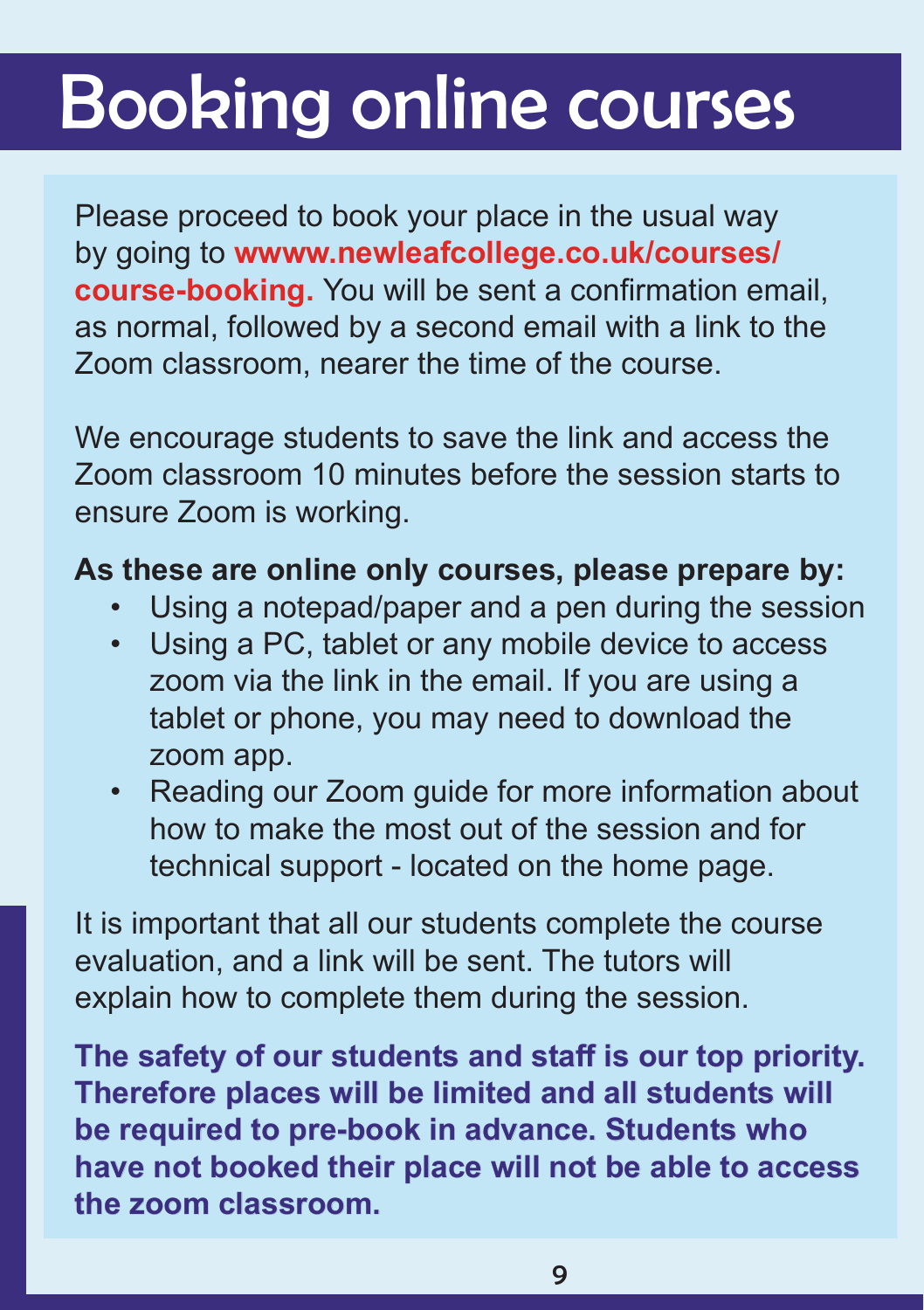## Code of conduct

It is expected that all of our students, staff and tutors comply with the college code of conduct below:

No one has to share anything at all about their personal or professional life, their history or their health issues. But if anyone does share anything, please treat what is discussed confidentially.

We ask people to:

Respect - everyone's rights, choices, identity, beliefs, opinions and environment.

Value - everyone's voice and participation.

Interact - in a responsible manner that fosters mutual respect and understanding between all members of the college.

Take responsibility - for their own self-care, both physically and emotionally. Ask for help and support if needed.

Be ready to learn - be punctual, prepared & inform the college by phone or email if you are unable to attend.

When attending college activities, please refrain from the use and/or possession of alcohol and illegal substances. The college operates a non-smoking policy, but if you wish to smoke please abide by the venue policy. The college will not tolerate any form of discrimination, bullying or violence; you will be suspended and may be permanently excluded.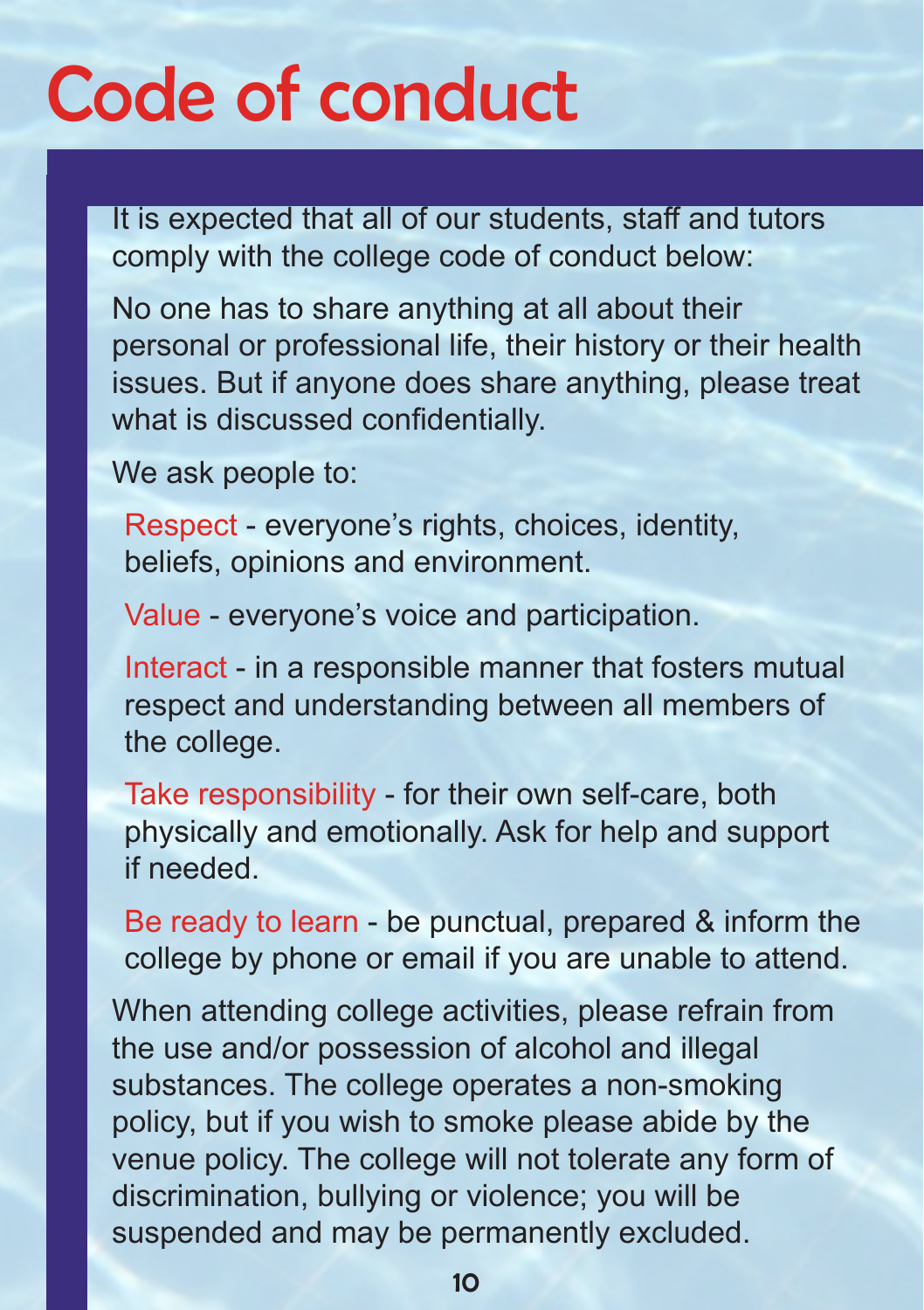

Dates and times can be located on page 18

Our face to face courses typically take 3 hours, however our online versions are 2.5 hours per session, with breaks in-between.

Some of our longer courses, such as a the new keeping well during social isolation course, will be spread over multiple sessions.

#### Building Healthy Relationships (2.5 hours)

Connecting with others can have a positive effect on our wellbeing. This course explores the physiological and psychological benefits of having meaningful relationships. You will gain an understanding of how to form new relationships and build on skills to maintain relationships you already have in your life.

#### **Learning objectives:**

1. To understand how having healthy relationships can improve your wellbeing.

2. To explore how to form and maintain healthy relationships.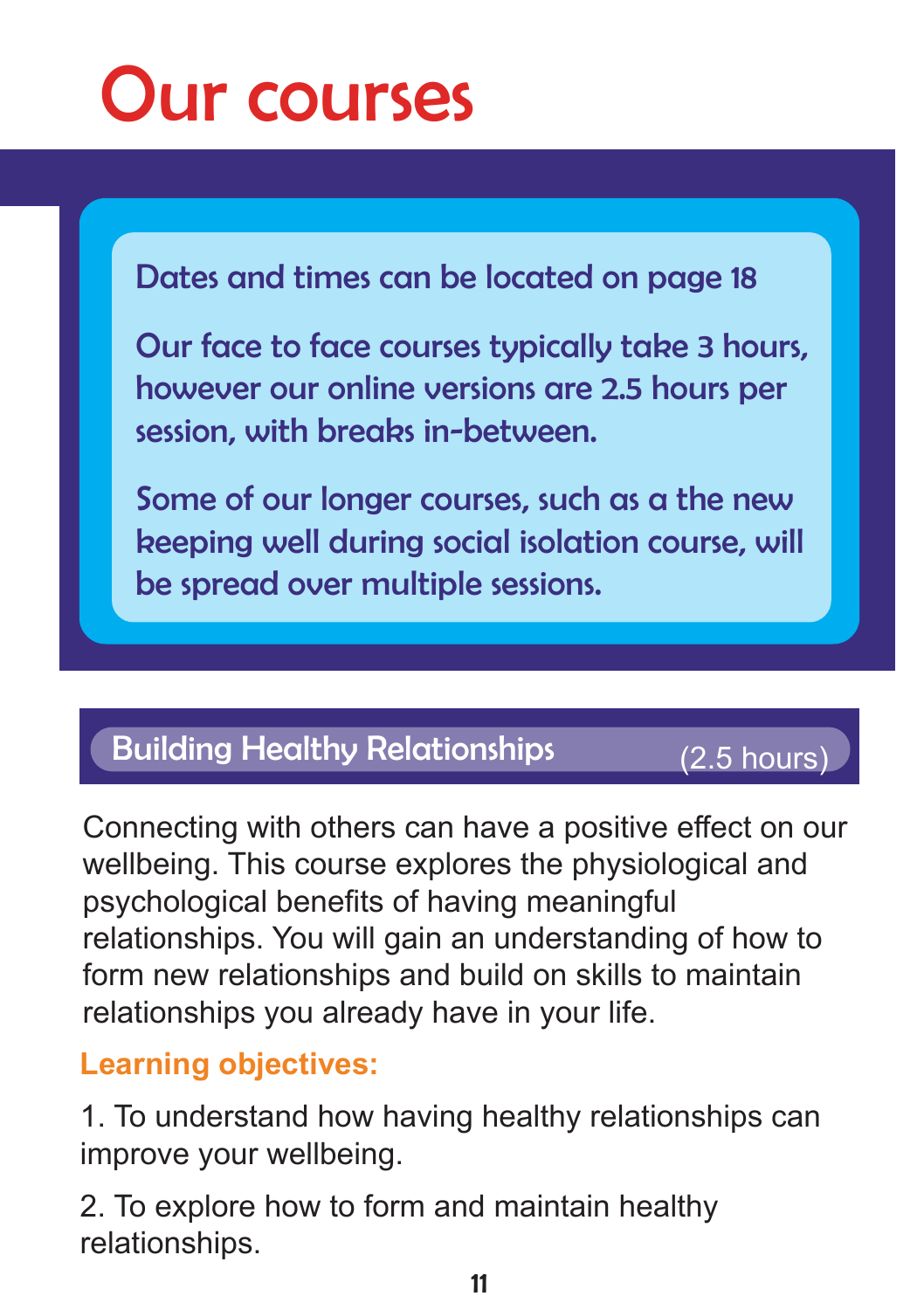Achieve your dreams! Everyone has dreams, but reaching them can sometimes be tricky. On this short course you will learn how to set effective and achievable goals to help you reach your dreams. Explore how to think creatively to overcome challenges that may get in the way of achieving your goals.

#### **Learning objectives:**

1. Develop the capacity to 'dream' and set achievable goals

2. Learn to think creatively to overcome obstacles

NEW: Keeping well during social isolation

(5 hours over 2 sessions)

Understand how social isolation can affect your recovery journey and learn strategies to overcome some of the practical and emotional difficulties you may be facing.

#### **Learning objectives:**

1. To learn ways to keep well and stay healthy during periods of change

2. To understand how change and loss can affect our physical, emotional, mental & spiritual well being

3. To learn ways to manage change, isolation and loss

4. To learn what sources of help and information are available in your local area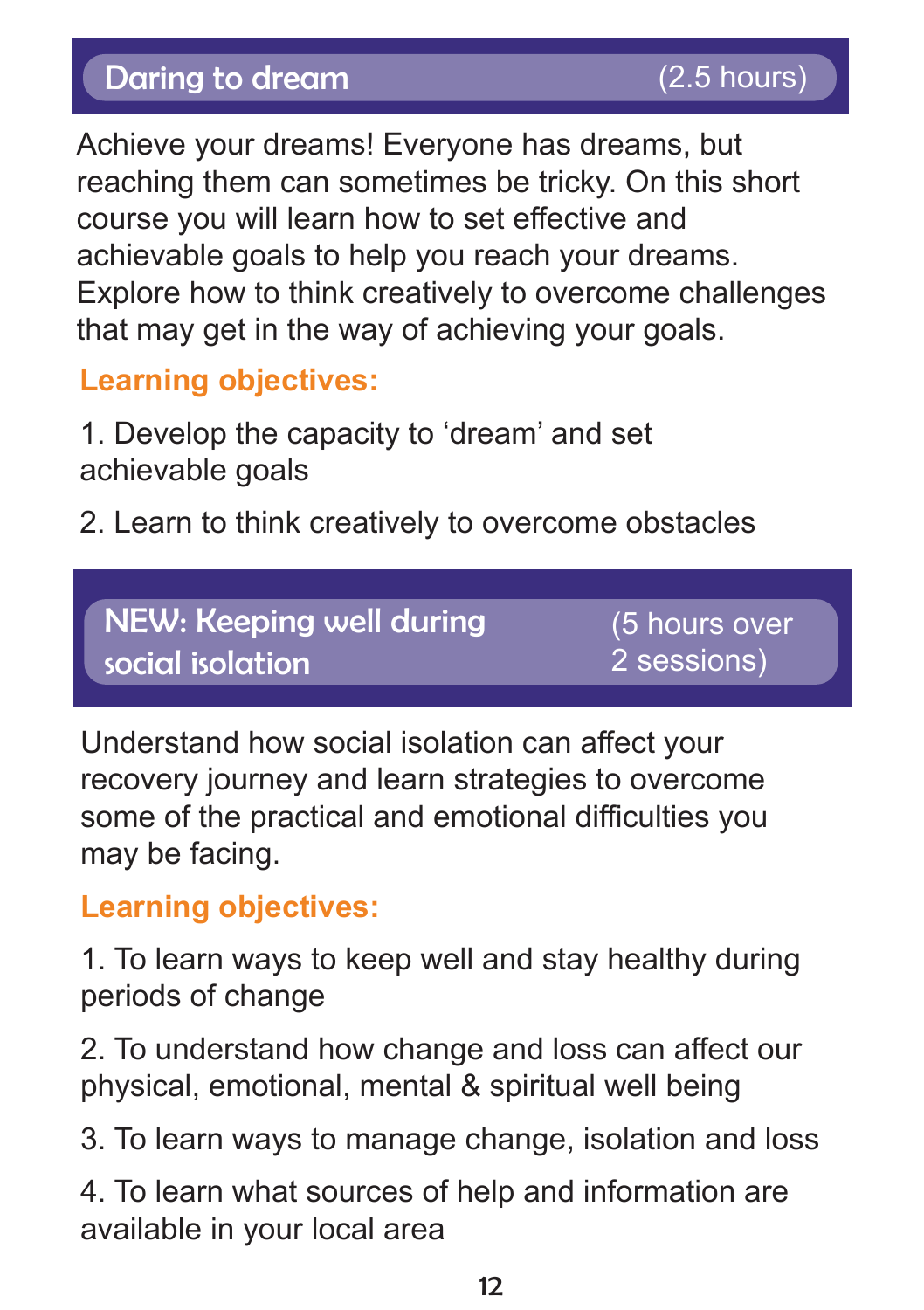#### Mindfulness for every day living

Break away from the cycle of negative thinking, critical thoughts and anxiety about the future. Over three sessions you will learn how to live in the 'here and now', as you step out of your normal thinking, giving you the opportunity to see the world around you differently.

#### **Learning objectives:**

1. To understand what mindfulness is and its benefits

2. To learn different mindfulness practices and to understand how they can be incorporated into daily life

#### Pain explained

(2.5 hours)

Have you ever questioned what 'pain' actually is and how it affects your wellbeing? In this session you will look at how pain responses are produced by the brain. You will also learn how the autonomic motor and immune systems respond when you have an injury, and why pain can continue after tissues have had plenty of time to heal. You will learn that everyone is different!

#### **Learning objectives:**

1. Gain a deeper understanding of persistent pain.

2. Learn how to manage persistent pain

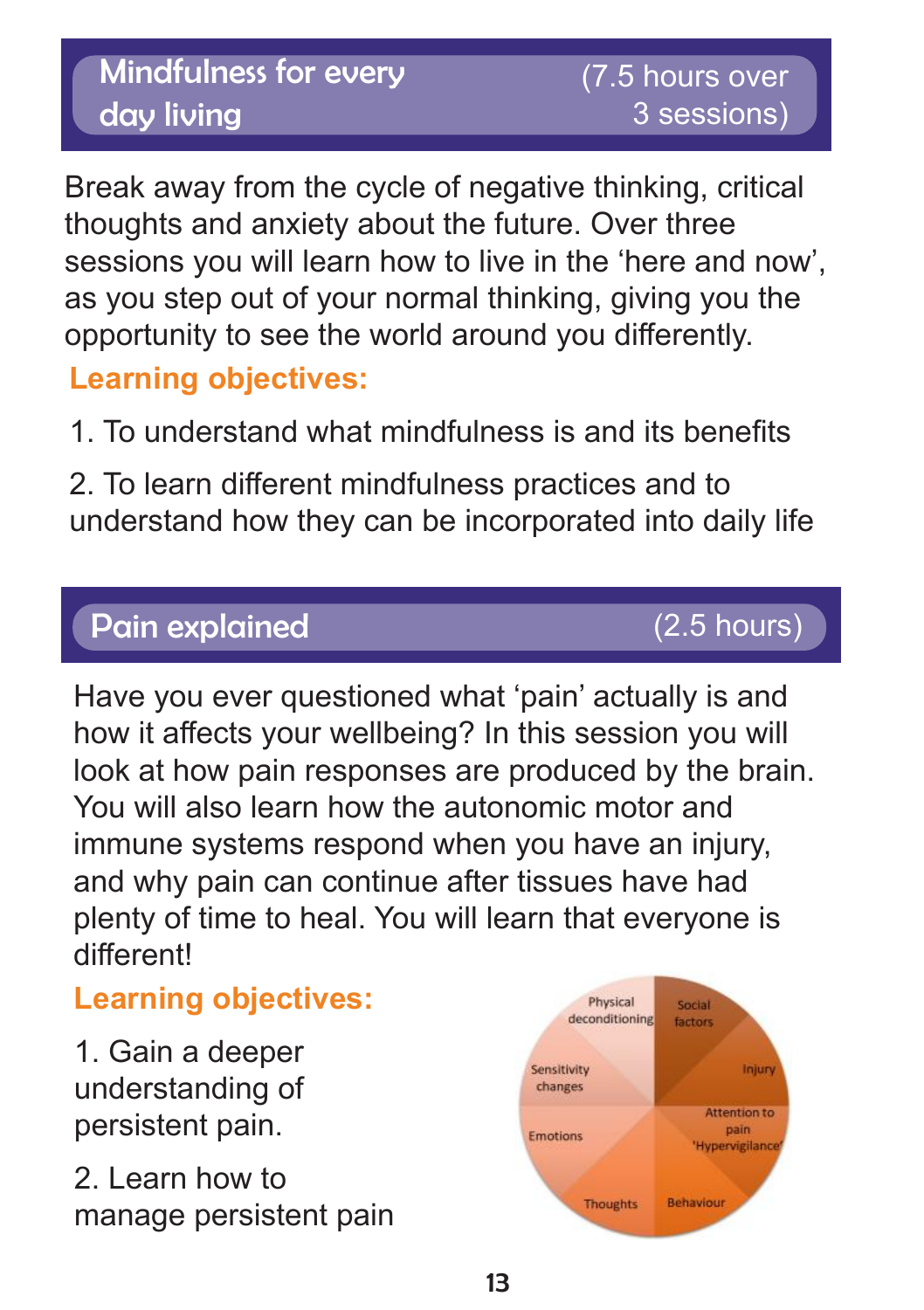#### Self compassion for every day life (2.5 hours)

(3 hours)

Learn about the importance of self-compassion and how it can be used to improve your wellbeing. Discover new tools to help you learn how to be self-compassionate in your everyday life.

**Learning objectives:**

1. Recognise how self-compassion enhances wellbeing

2. Learn how to practice self-compassion at home and in your everyday life



#### Sleeping well



Tired of getting a bad night's sleep? Good quality sleep is crucial for living a healthy lifestyle, although aspects of life can sometimes prevent you from sleeping well. This course looks at the different stages of sleep, as well as the physiological and psychological benefits sleep has on functioning. You will also explore different strategies that can be used at home to improve your sleep.

#### **Learning objectives:**

1. To understand the psychological and physiological benefits of sleep.

2. To learn strategies to improve your sleep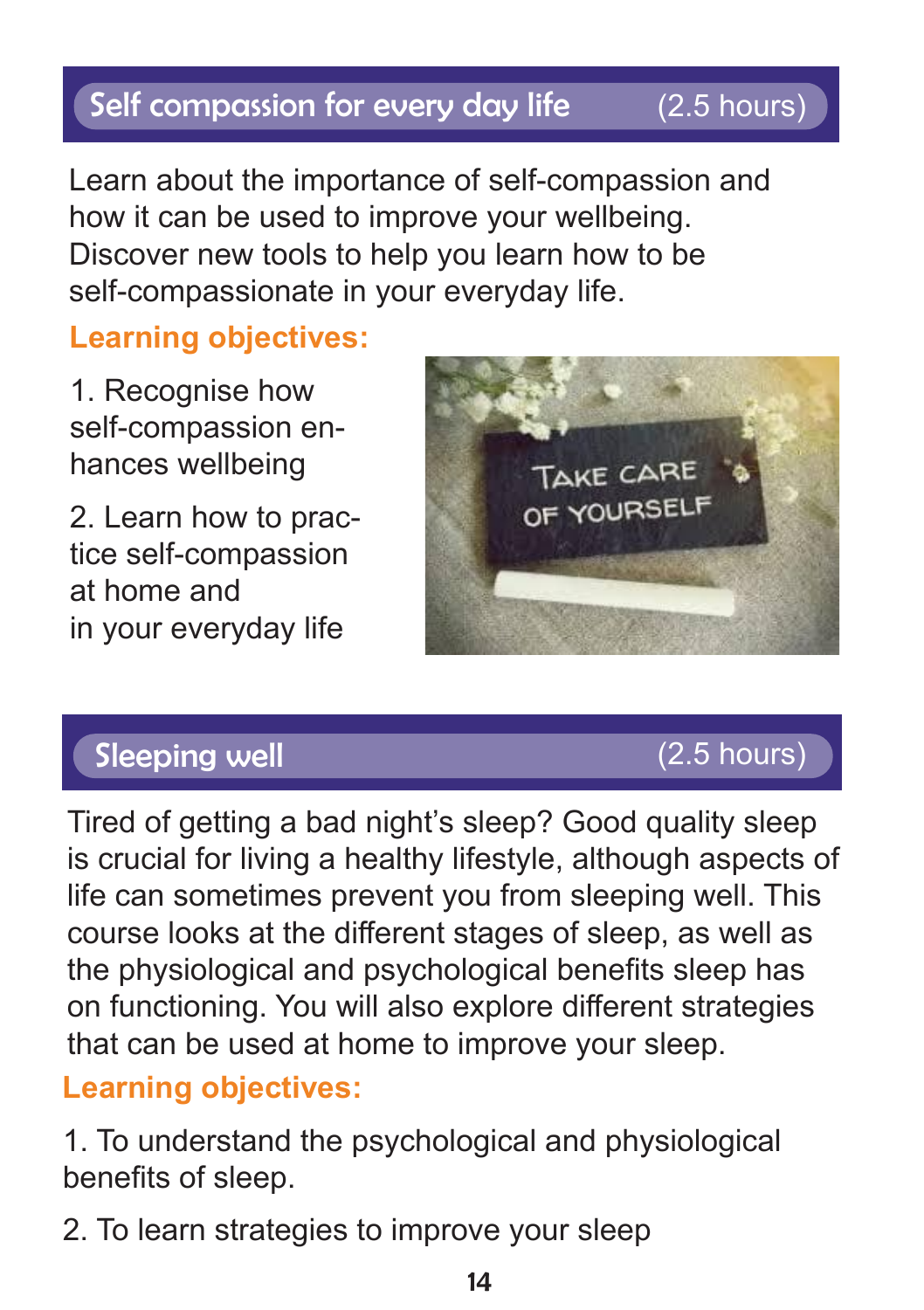#### Spiritual self-care

spirituality and what it means to you. Discover different This course helps you explore the different aspects of practices of spirituality; and how it can be incorporated into your life (such as by singing and meditating), to help you better manage your wellbeing. This course is made up of several open group discussions.

#### **Learning objectives:**

1. To explore what 'spirituality' is and identify what it means to you

2. To understand how taking care of your spiritual self can contribute to your wellbeing

3. To understand how spiritual health practices can be incorporated into your life to improve your wellbeing

#### Understanding anxiety

#### (2.5 hours)

Experiencing anxiety is normal in daily life, but when this anxiety happens often and causes you to feel nervous or upset it can become a problem. During this short course you will gain knowledge of what anxiety is and the methods that can be used outside of the course to better manage your own situation.

#### **Learning objectives:**

1. To understand what anxiety is.

2. To understand what methods can be used to make living with anxiety more manageable.

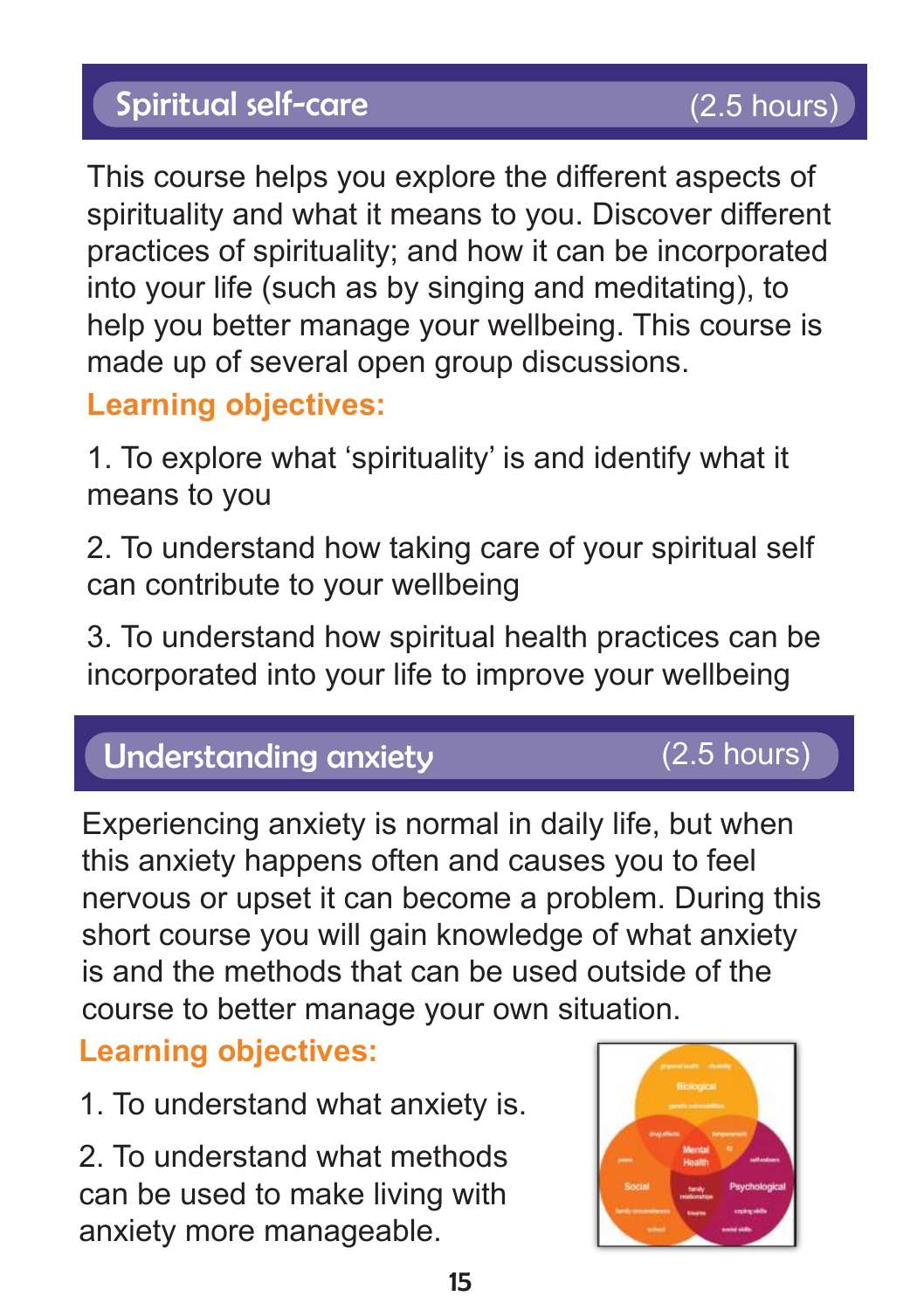#### Understanding depression (2.5 hours)

Depression is often more than feeling unhappy or sad, and it can affect different aspects of your life. This course helps you understand the psychological, physiological and biological causes of depression and explores effective strategies for each of the triggers to help you better manage your depression.

#### **Learning objectives:**

1. To understand what depression is

2. To understand what methods can be used to make living with depression more manageable

#### Understanding stress

#### Stress is a reaction that is becoming more prevalent in today's fast-paced society. This short course will increase your knowledge of what the effects of stress are on you psychologically and physiologically. You will also explore the practical ways to reduce and manage the stressors in your life.

#### **Learning objectives:**

1. To understand what stress is and the common causes and signs of stress.

2. To become aware of coping strategies for stress and how to apply them to your life.



#### (2.5 hours)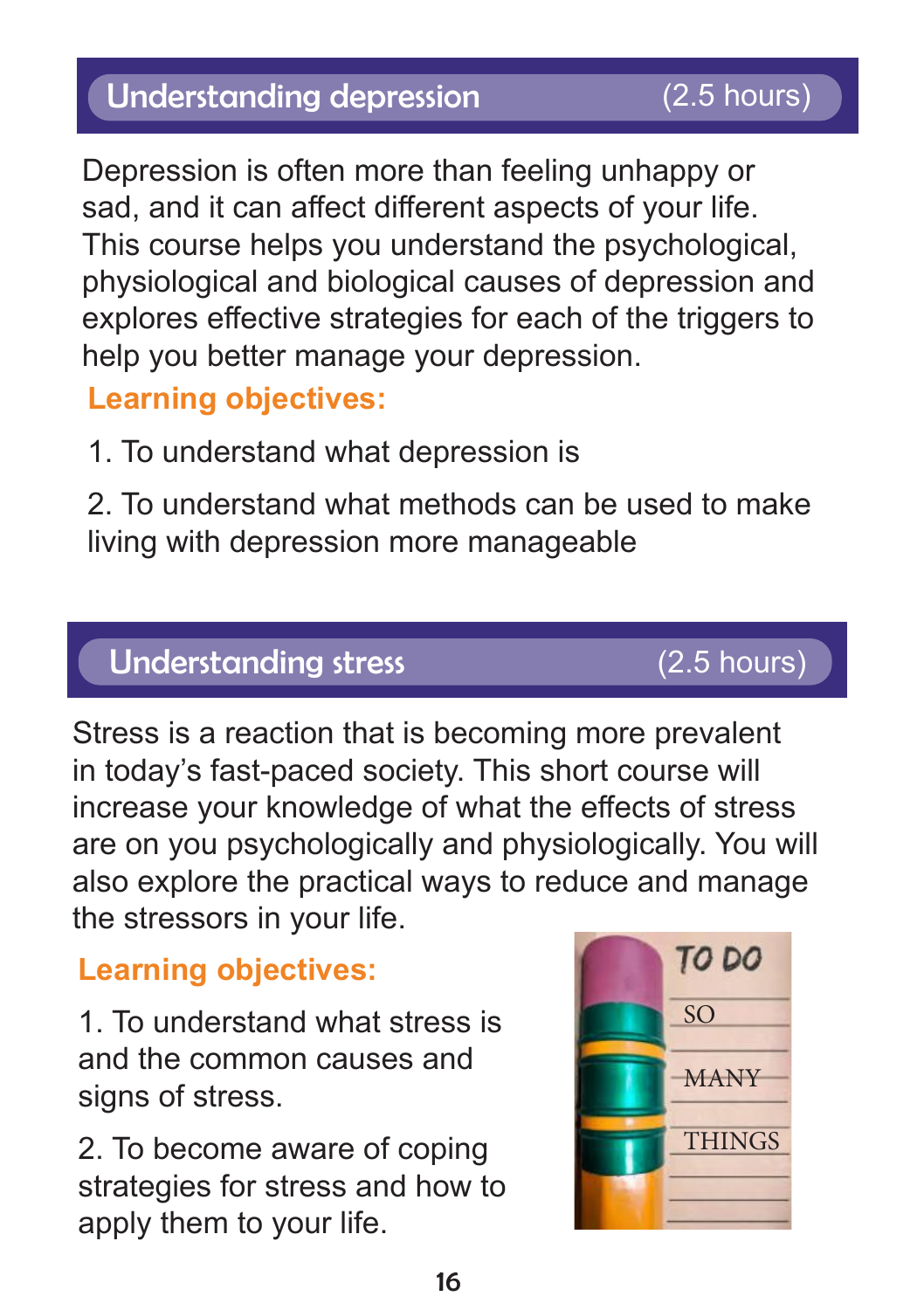#### Wellbeing and creativity

Creativity isn't just about making things, but also a way of thinking. In this session you will see how creative thinking can be used to problem solve and improve your wellbeing. You'll try new techniques that will inspire you to become more creative in your everyday life.

#### **Learning objectives:**

- 1. Gain practical experience of taking part in creative exercises
- 2. To learn about using creativity to improve wellbeing
- 3. To unlock creative potential

#### Writing creatively for wellbeing

 $\overline{a}$  hours over 1 session) and 1 session (  $\overline{a}$  ,  $\overline{a}$  ,  $\overline{b}$  ,  $\overline{c}$  ,  $\overline{c}$  ,  $\overline{c}$  ,  $\overline{c}$  ,  $\overline{c}$  ,  $\overline{c}$ (2.5 hours)

For centuries people have used writing as a therapeutic tool. Discover different forms of writing including poetry, journalling and letter writing. You will also learn why writing daily can have a tremendous positive effect on your mental health. Alternatives to writing are also explored as you try different forms of practical activities in class.

#### **Learning objectives:**

1. To explore different forms of creative writing

2. To understand how writing can improve your wellbeing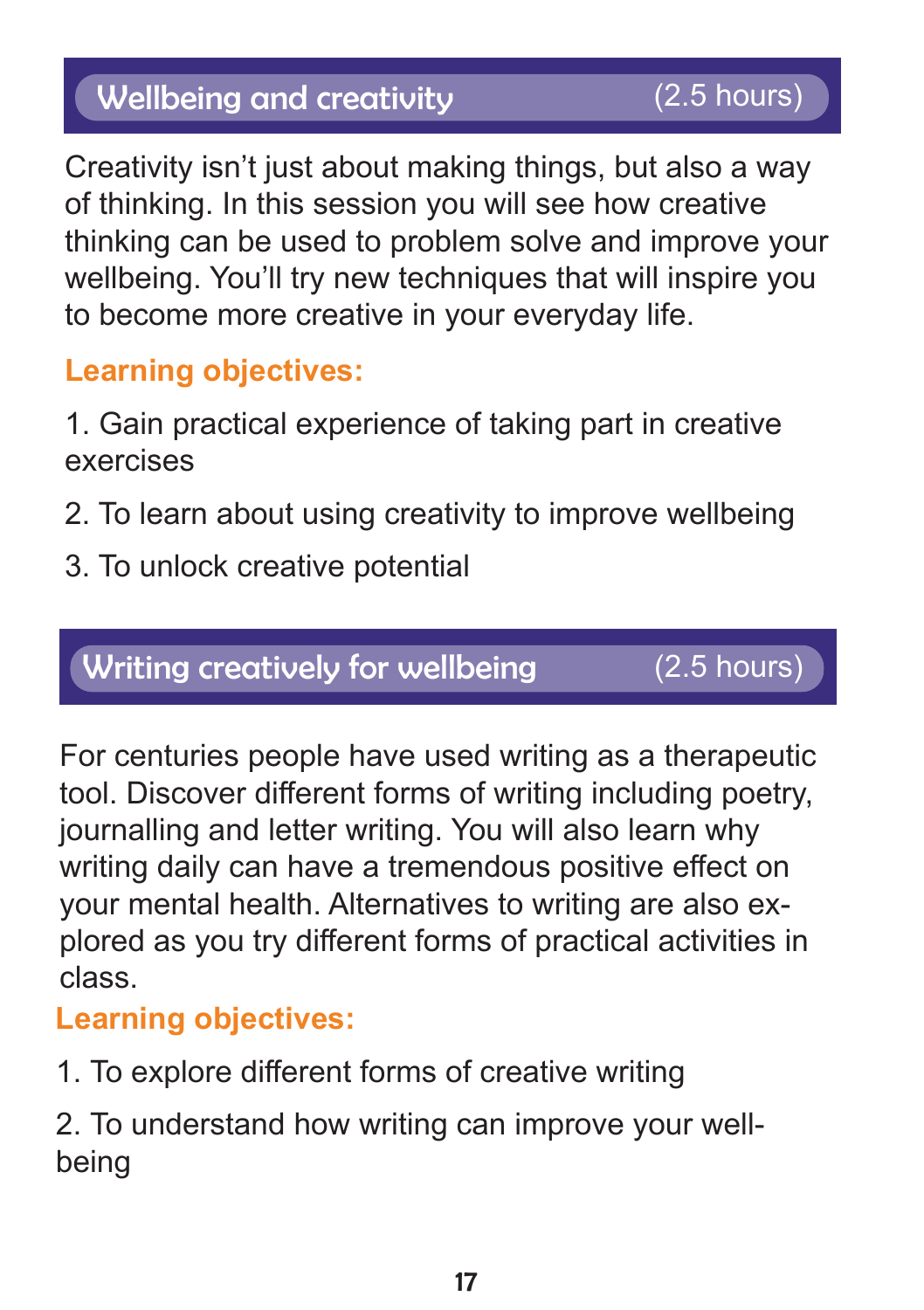## Course dates and time

See below a list of all the courses available this semester. Courses are three hours long and take place over one session unless stated otherwise.

| <b>MAY</b>  |                                                |                                            |  |
|-------------|------------------------------------------------|--------------------------------------------|--|
| poline only | <b>Keeping well during</b><br>social isolation | <b>Wed 20th May</b><br>1:30pm - 4:00pm     |  |
|             | (5 hours over 2<br>sessions)                   | Thur 21th May<br>1:30pm - 4:00pm           |  |
|             | <b>Wellbeing and creativity</b>                | <b>Thur 21st May</b><br>10:00am - 12:30pm  |  |
|             | <b>Understanding anxiety</b>                   | <b>Wed 27th May</b><br>10:00am - 12:30pm   |  |
|             | <b>Keeping well during</b><br>social isolation | <b>Wed 27th May</b><br>1:30pm - 4:00pm     |  |
|             | (5 hours over 2<br>sessions)                   | Thur 28th May<br>1:30pm - 4:00pm           |  |
|             | <b>Mindfulness for daily</b><br>living         | Thur 28th May<br>10:00am - 12:30pm         |  |
|             | (7.5 hours over 3<br>sessions)                 | <b>Thur 4th June</b><br>10:00am - 12:30pm  |  |
|             |                                                | <b>Thur 11th June</b><br>10:00am - 12:30pm |  |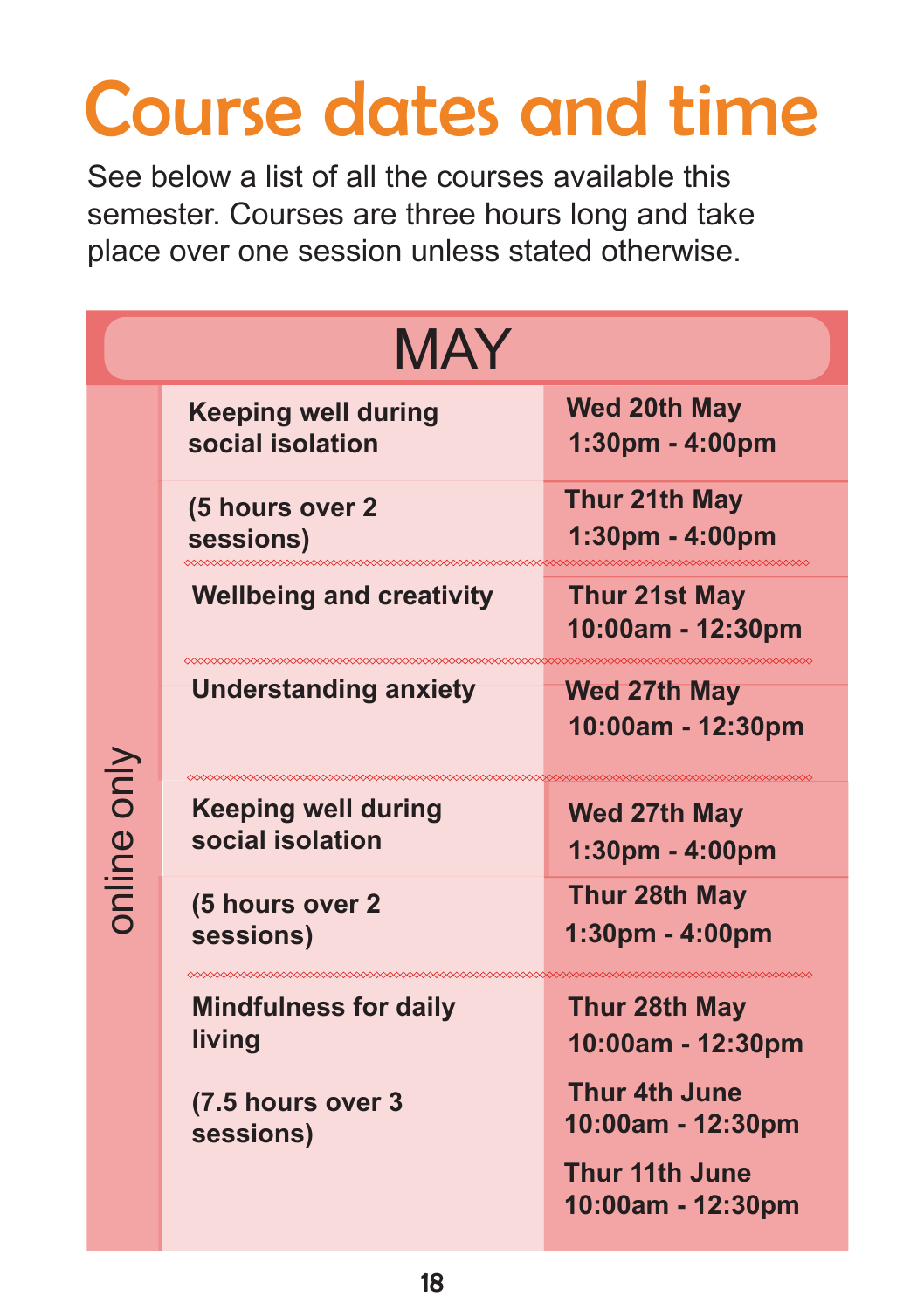## JUNE

**Keeping well during social isolation**

**(5 hours over 2 sessions)**

#### **Pain Explained Wed 3rd June**

**Understanding anxiety**

**Spiritual self-care**

#### **Writing creatively for wellbeing**

**Understanding stress**

**Wellbeing and creativity**

**Self compassion for everyday life**

**Daring to to dream Wed 17th June** 

<u>mmmmmmmmmmmmm</u>

**Understanding depression**

 **Mon 1st June 10:00am - 12:30pm**

**Tue 2nd June 10:00am - 12:30pm**

**12:00pm - 2:30pm**

**Wed 3rd June 10:00am - 12:30pm**

 **Thur 4th June 1:30pm - 4:00pm**

**Mon 8th June 10:00am - 12:30pm**

**1:30pm - 4:00pm Wed 10th June**

**Tue 16th June 10:00am - 12:30pm**

mmmmmmmmmm

 **Wed 17th June 1:30pm - 4:00pm**

**1:30pm - 4:00pm**

 **Thur 18th June 1:30pm - 4:00pm**

**June Cont. overleaf**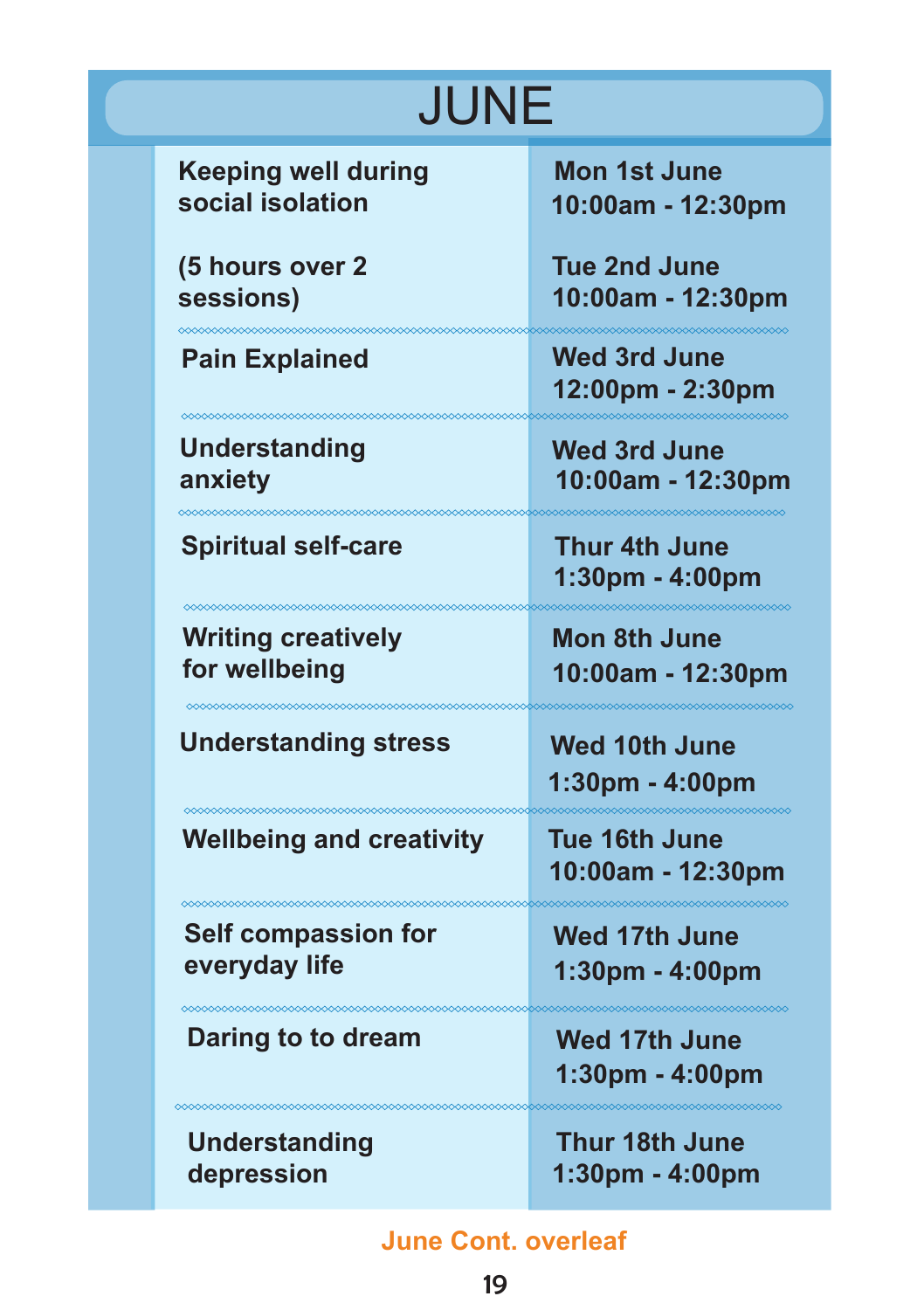| <b>June</b> Continued |                                                                          |                                                                                                                                    |  |  |
|-----------------------|--------------------------------------------------------------------------|------------------------------------------------------------------------------------------------------------------------------------|--|--|
|                       | <b>Mindfulness for daily</b><br>living<br>(7.5 hours over 3<br>sessions) | <b>Tue 23rd June</b><br>10:00am - 12:30pm<br><b>Tue 30rd June</b><br>10:00am - 12:30pm<br><b>Tue 7th July</b><br>10:00am - 12:30pm |  |  |
| July                  |                                                                          |                                                                                                                                    |  |  |
|                       | <b>Understanding</b><br>depression                                       | <b>Mon 6th July</b><br>1:30pm - 4:00                                                                                               |  |  |
|                       | <b>Understanding stress</b>                                              | <b>Tue 7th July</b><br>10:00am - 12:30pm                                                                                           |  |  |
|                       | <b>Building healthy</b><br>relationships                                 | <b>Wed 8th July</b><br>1:30pm - 4:00                                                                                               |  |  |
|                       | <b>Sleeping well</b>                                                     | <b>Wed 8th July</b><br>10:00am - 12:30pm                                                                                           |  |  |
|                       | <b>Spiritual self-care</b>                                               | Mon 13th July<br>1:30pm - 4:00                                                                                                     |  |  |
|                       | Daring to to dream                                                       | Mon 15th July<br>10:00am - 12:30pm                                                                                                 |  |  |
|                       | <b>Self compassion for</b><br>everyday life                              | <b>Tue 21st July</b><br>10:00am - 12:30pm                                                                                          |  |  |
|                       | <b>Understanding</b><br>depression                                       | Tue 21st July<br>1:30pm - 4:00                                                                                                     |  |  |
|                       | <b>Spiritual self-care</b>                                               | <b>Wed 29th July</b><br>$1:30$ pm - $4:00$                                                                                         |  |  |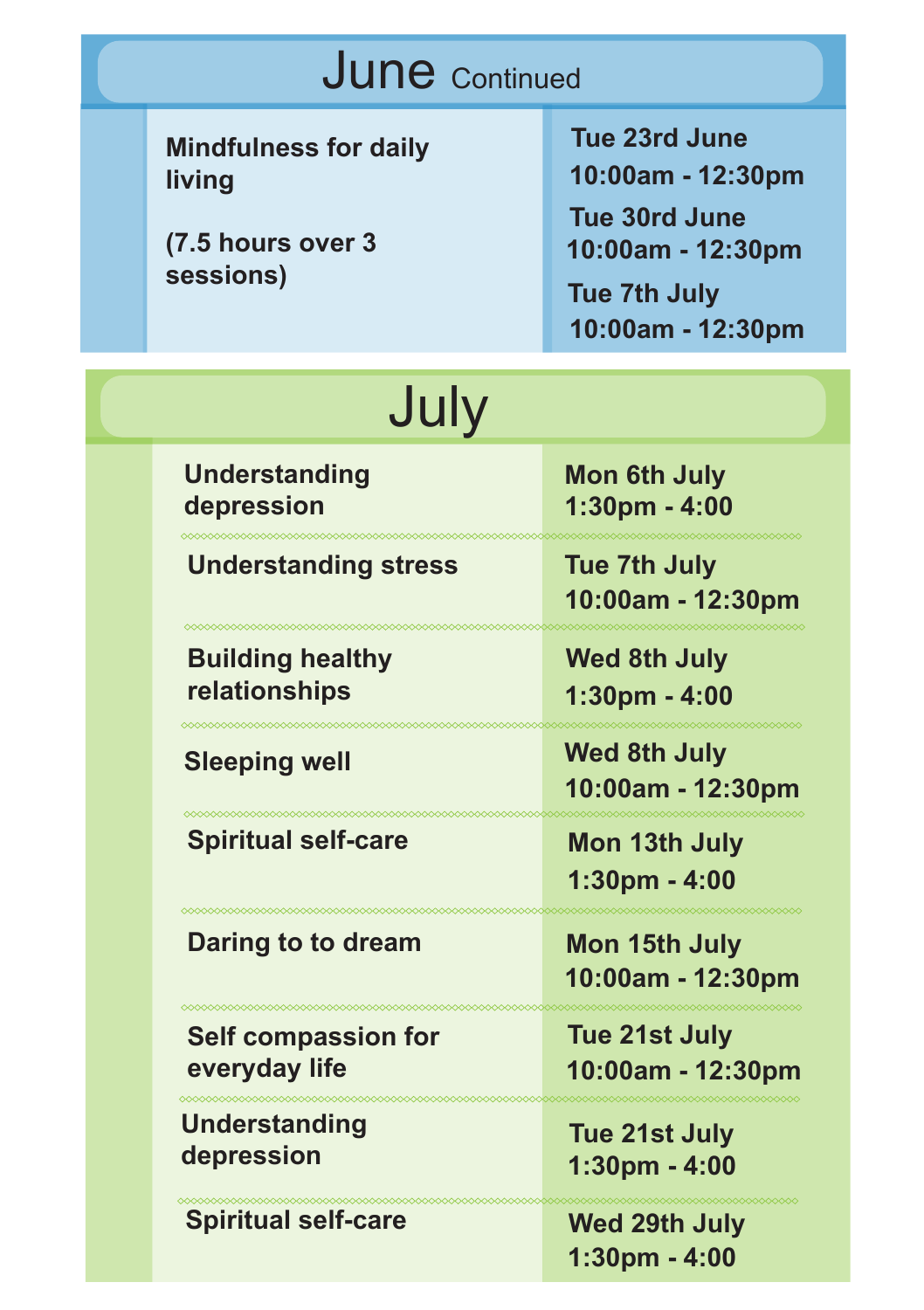## FAQ'S?

Each students journey is unique, however many experience similar feelings and emotions.

You can enrol, book, find more detailed course descriptions and read our **FAQ'S** online at: **www.newleafcollege.co.uk/faq's**

## Further help

**Online**

- Get crisis support
- Watch videos
- Read additional tips and resources,
- Access inspiring stories

#### **Direct**

Email: info@newleafcolege.co.uk Phone: 01442 864966

#### WATCH OUT FOR:

The release of our new website!

New features, search functions, friendlier interface and more!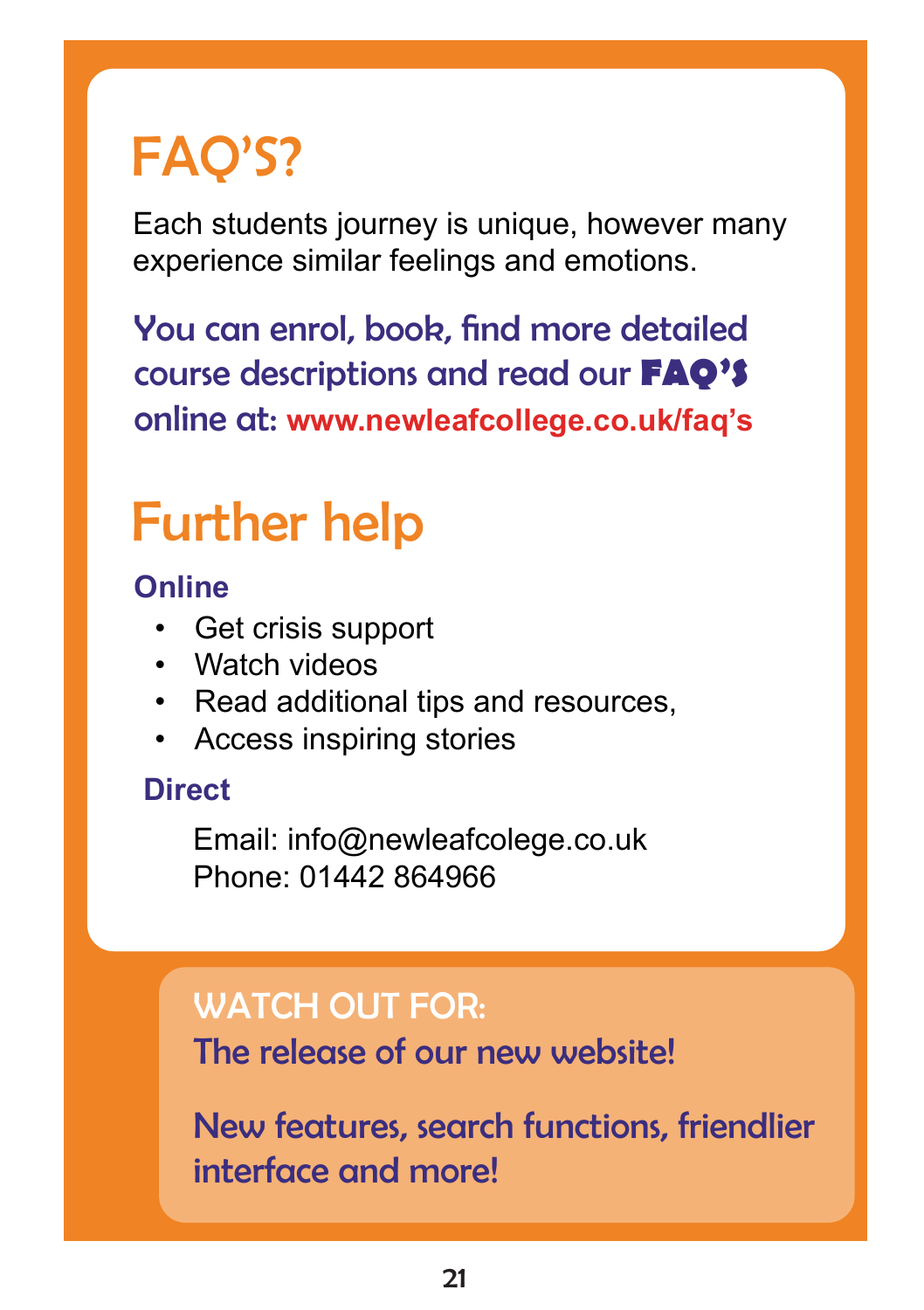## Peer Involvement



Our ethos includes involving students in all we do. We offer a number of opportunities that you can get involved in.

**Involvement and mentoring workshops -**  Our involvement can help you:

- **• Build on your exiting abilities**
- **• Inspire and encourage each other**
- **• Discover, explore and expand your potential**

Rediscover recovery. This includes goal setting and learning how to tell your story so the audience becomes the hero to influence change. You will discover what self esteem and self-confidence are and how to embrace them. We also practice active listening, look at boundaries and learn how not to be a 'rescuer'.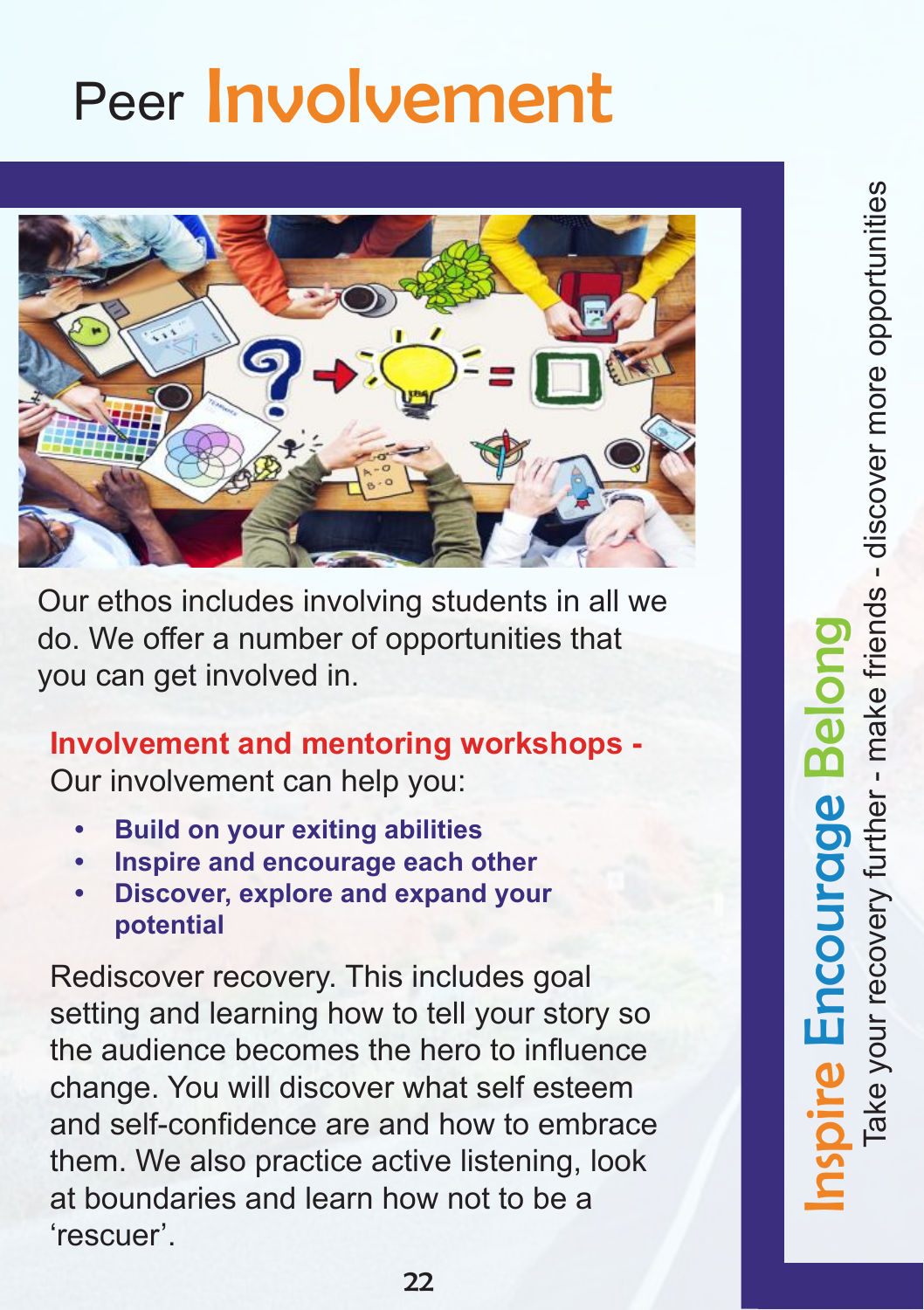**Co-production**  help create new courses, involvement workshops and changes to our website.



**Shaping the college -** be a voice for our students. You can join the student council and be a critical voice to make sure the college meets the needs of students.

**Curriculum board -** have an authority over the courses being developed to make sure they are recovery focused, give tools to self-manage and have up to date evidence.

**Volunteering -** this includes setting goals and discussing how the college can support you. You can become a classroom support or get involved with administration in the office.

**Share your story -** reap the rewards from sharing your experiences and inspiring your audience to become their own hero. You can:

- Provide testimonials for our website and timetables
- Explore your creative writing skills and share your stories on our blog
- Speak about your recovery journey at meetings, conferences and events to inspire professionals and other potential students to seek support from our college

#### **Find out more:**

Go online: **www.newleafcollege.co.uk** Call **01442 864966**  Email s**tudents@newleafcollege.co.uk**